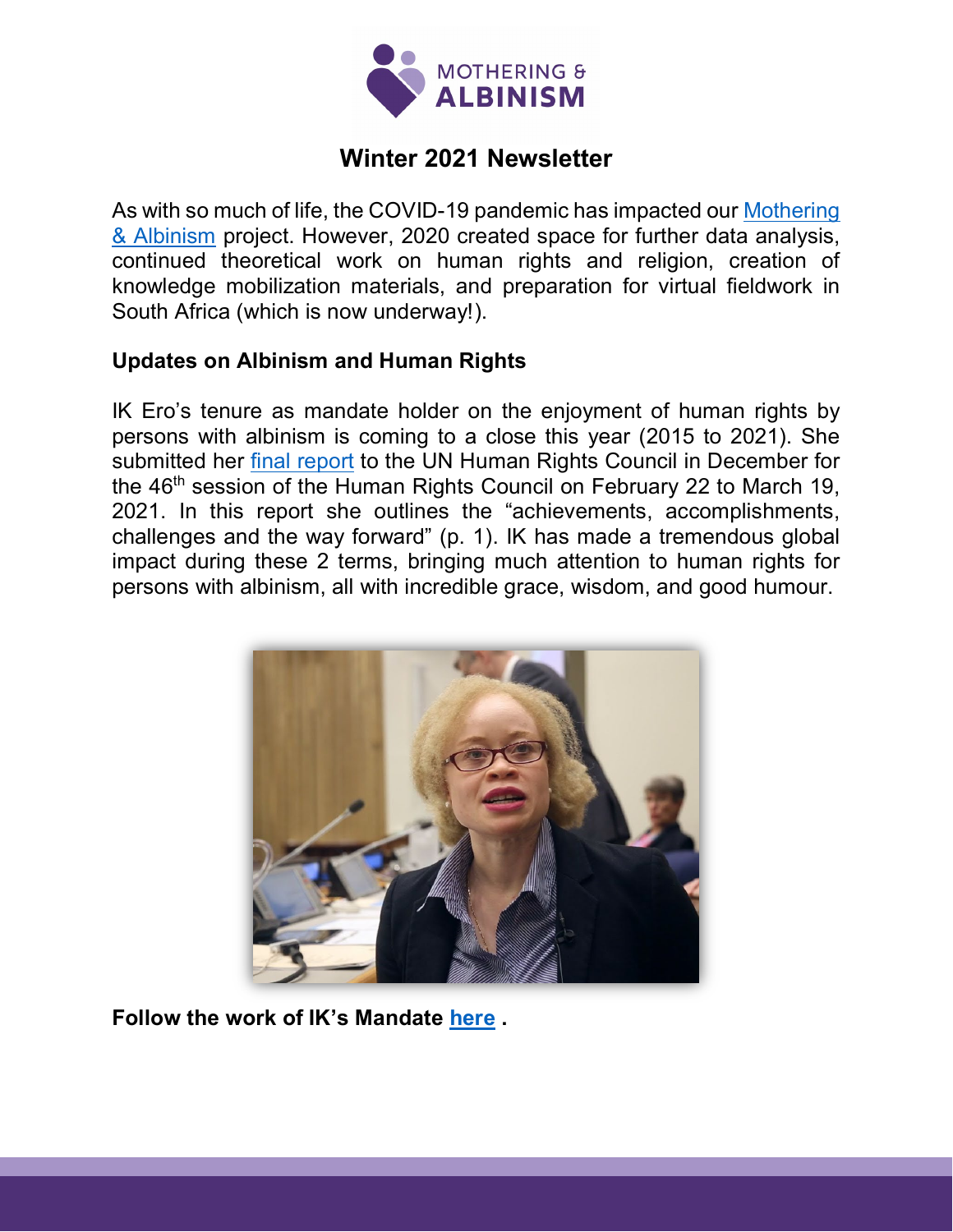



#### Funding: Social Sciences and Humanities Research Council (#435-2019-1120) 2019-2023)

### **Fieldwork: Northern Cape, South Africa**

Fieldwork is well underway thanks to Mpho Tjope, Founder & Director of Albinism Advocacy for Access and the Northern Cape Community Research Coordinator for our project. Tshego Keitsemore has joined Mpho as Cultural Liaison, herself a mother of a child with albinism. Most interviews have been via WhatsApp, though we have navigated other options where needed. In one instance a participant did not have a smart phone so Mpho was able to call her on his cell phone, place the call on speaker phone, and join a Zoom meeting with the interviewer. We are finding ways to be get creative and work on our adaptability! To foster rapport, we have implemented a process of a brief introductory video call with the participant and Mpho, followed by an interview in subsequent days. We have taken to street view of Google Maps, to tour towns and countryside in South Africa to gain a sense of the context of the participants. Mpho had told us about the distances between towns, and we've been able to experience this virtually with mile after mile of perfectly straight roads across dry fields. And we exchange stories of snow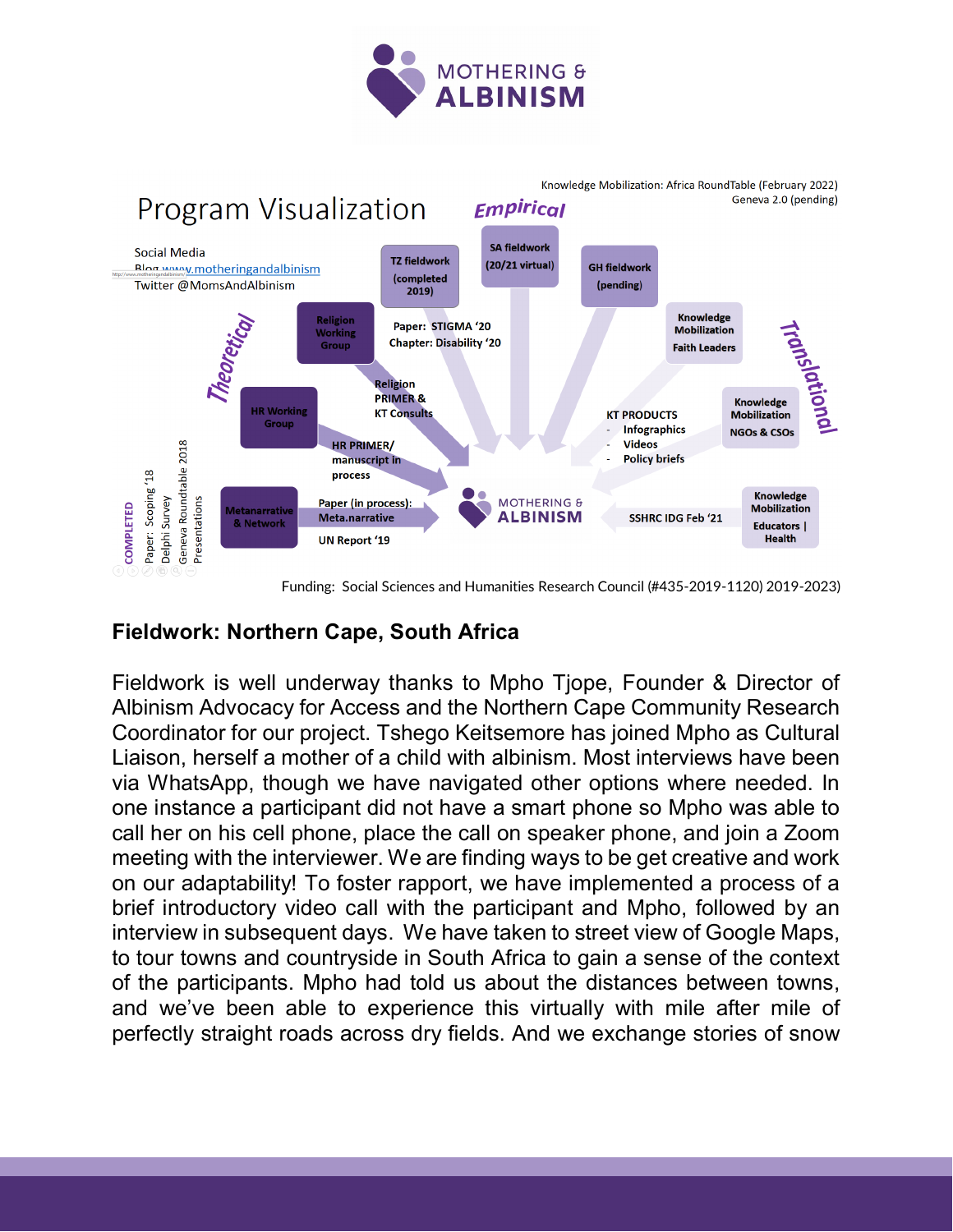

falling in Vancouver, British Columbia and finding ways to stay cool in the blistering heat of Kimberley, Northern Cape!



We meet with the South Africa team in mid-March to plan when and how to begin the next fieldwork locations (Guateng with Nomasonto Mazibuko (Albinism Society of South Africa) and KwaZulu-Natal with Dr. Maxwell Thabethe (National Albinism Society). Our aim is to have this phase of virtual fieldwork complete in early Summer 2021. We are still anticipating travel to South Africa for some in-person fieldwork; of course this is COVID-19 dependent (as is much of life right now!).

#### **Social Media**

Please see (and share) our project blog for our January commentary on Tending to Human Research Ethics. Next up will be a series on research during the global pandemic. [www.motheringandalbinism.com](http://www.motheringandalbinism.com/)